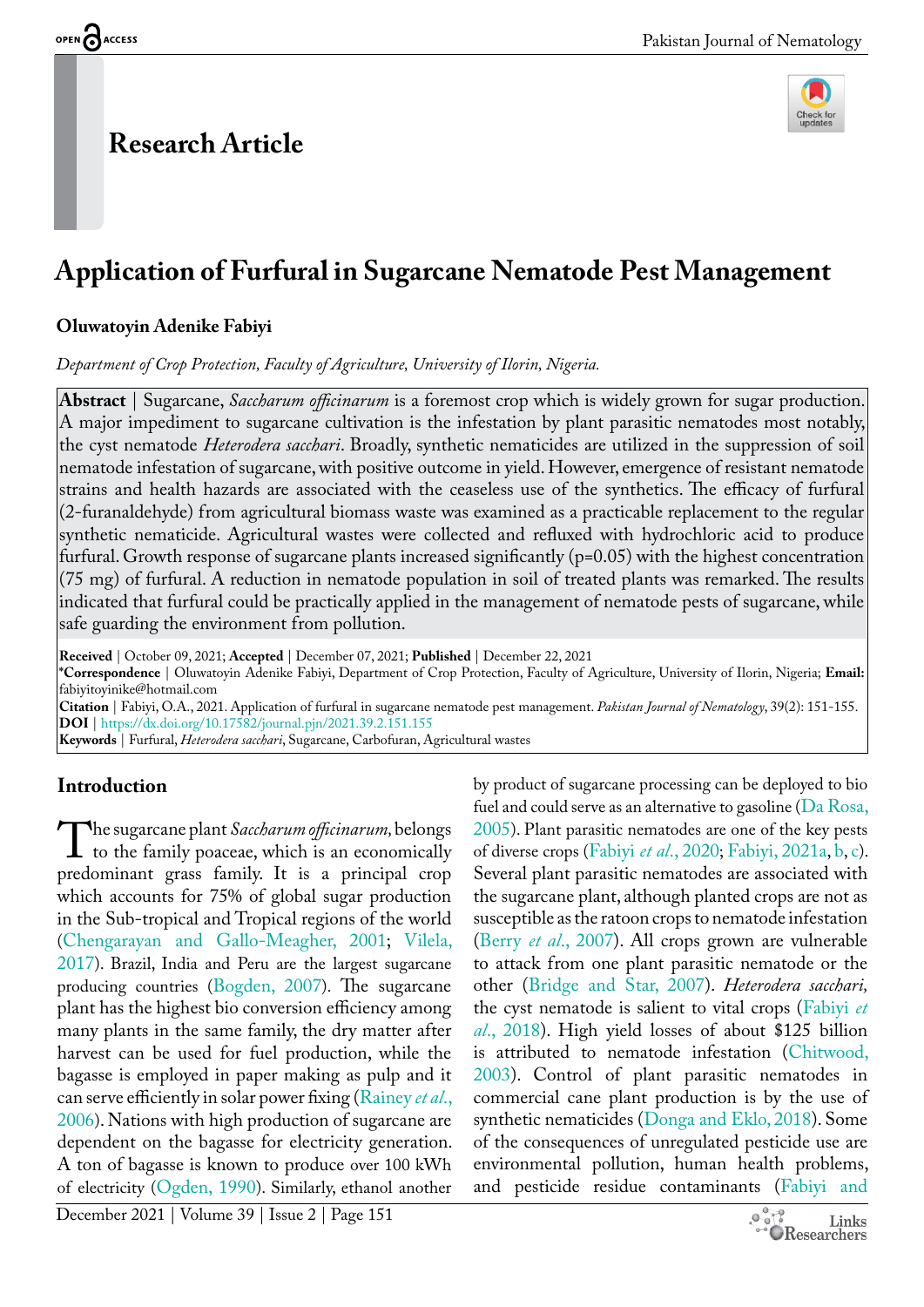[Olatunji, 2021\)](#page-3-11). The physicochemical characteristics of most nematicides make them mobile in soil and thus contaminate ground water through run off [\(Pedlowski](#page-4-4) *et al*., 2012). Many synthetic nematicides are banned due to their toxicity and negative impact in the environment ([Haydock](#page-4-5) *et al*., 2014). Hence, the aim of this research is to produce furfural from agricultural wastes and evaluate the effectiveness on the sugarcane plant nematode *Heterodera sacharri.*

## **Materials and Methods**

#### *Reagents*

All reagents used were of analytical grade, these include dichloromethane, acetic acid, hydrochloric acid, ethanol, distilled aniline, and anhydrous magnesium sulphate.

### *Plant materials*

Dry plantain leaves (PLT), sugarcane bagasse (SB) and dry pawpaw stem (PS) were obtained from Ilorin metropolis. The materials were air dried for two weeks and then powdered using a STEEL MAN diesel engine with 7 Horse power capacity; model R175A.

### *Hydrolysis of plant materials with dilute acids*

300 grams each of milled sugarcane bagasse (SB), dry plantain leaves (PLT) and dry pawpaw stem (PS) was packed into 2000 mL quick-fit flask separately in batches, 1500 mL of dilute 8 % hydrochloric acid was added to the flask, the materials were allowed to soak properly into the acid solution to avoid charring, the flask was then connected to a reflux condenser and heated on a sand bath at 200°C for 2<sup>1/2</sup>hours ([Ali](#page-3-12) *et al*[., 2002](#page-3-12); Fabiyi *et al*[., 2018](#page-4-3)). After hydrolysis crude furfural was decanted and filtered. The same process was repeated for each waste material using dilute 8 % hydrochloric acid. The procedure was carefully repeated sequentially until 1kg of each of the agrowaste material was exhausted.

## *Extraction of furfural*

100 mL of the crude furfural solutions from the various hydrolysis was poured into a separating funnel, while 100 mL of dichloromethane (DCM) was added. The organic layer which contains the furfural was separated, dried with anhydrous magnesium sulphate; and filtered. The furfural was obtained by steam distillation ([Montane](#page-4-6) *et al*., 2002; [Fabiyi](#page-4-3) *et al*., [2018](#page-4-3)). The extracted furfural was collected and stored in sample bottles. This procedure was repeated for all

December 2021 | Volume 39 | Issue 2 | Page 152

the crude furfural extracted from each of the agrowaste material. Each extracted furfural was coded FFR/PLT, FFR/PS and FFR/SB, that is, furfural from plantain leaves, furfural from pawpaw stem and furfural from sugarcane bagasse respectively.

# *Screenhouse experiment*

Loamy soil was collected and pasteurized at 70°C for three hours. The soil was allowed to cool and then distributed into experimental pots of 30 cm diameter at 25 Kg each and were set aside to stabilize for two weeks. The experiment was a randomised complete block design (RCBD). There were four treatments at four levels and each with three replicates. Cane setts were planted and inoculated three weeks after planting with approximately 500 eggs and juveniles of *Heterodera saccharri* in a hole made at the base of each cane setts [\(Fabiyi, 2019;](#page-3-13) Fabiyi *et al*[., 2019](#page-4-7)). Treatments were applied at 25, 50 and 75mg. The untreated plants served as the control, while all treatments were likened to carbofuran as the standard check.

## *Statistical analysis*

Data were collected on heights of each cane plant, number of leaves of each cane plant and nematode population in 200 g soil. parameters were subjected to two-way analysis of variance (ANOVA). Treatment means, where necessary were separated using the new Duncan's multiple range test at 5 % level of probability [\(Gomez and Gomez, 1984\)](#page-4-8).

# **Results and Discussion**

Results from [Table 1](#page-2-0) reveals that there was no notable (p=0.05) difference in the numbers of leaves of cane plants treated with different furfural from each of the waste materials. The numbers of leaves were remarkably low in the untreated control plants. The highest (75 mg) dosage of application of furfural produced more leaves. [Table 2](#page-2-1) represents the response of sugarcane plants treated with furfural. Appreciable (p=0.05) differences were observed in the height of the cane plants. Furfural extracted from sugarcane bagasse was consequentially more effective than furfural produced from other waste materials. Significantly low height was recorded in untreated cane plants. Similarly, nematode population was reduced in cane plants treated with furfural from sugarcane bagasse. Higher nematode population was detected in the untreated control cane sugar plants [\(Table 3](#page-2-2)).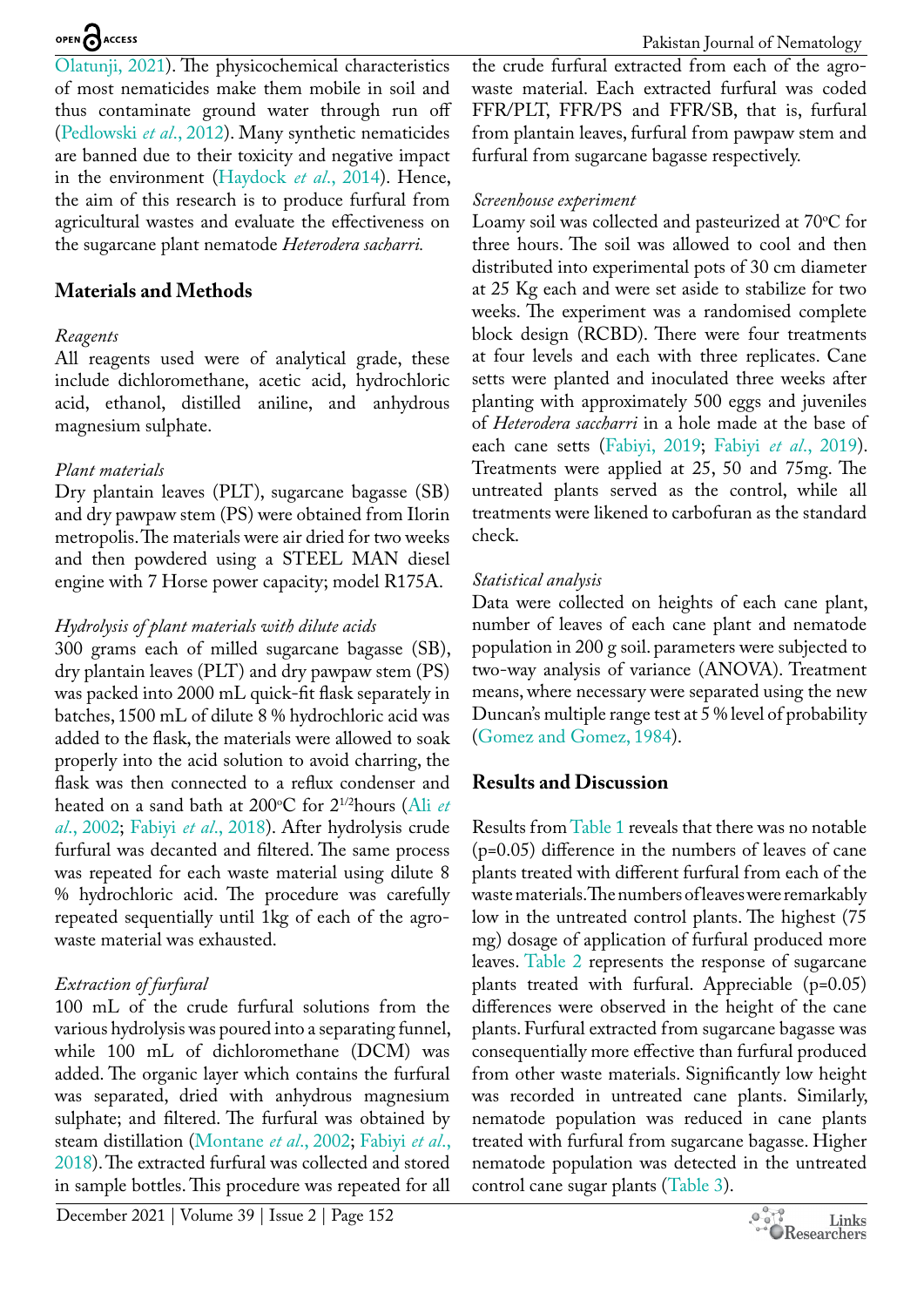<span id="page-2-0"></span>**Table 1:** *Effects of treatment and treatment concentration on the number of leaves of sugarcane plants.*

| 9WAP                      | 10WAP                             | 11WAP                                           | 12WAP          | 13WAP           | 14WAP                                  | 15WAP                                   | 16WAP             | 17WAP           | 18WAP             |
|---------------------------|-----------------------------------|-------------------------------------------------|----------------|-----------------|----------------------------------------|-----------------------------------------|-------------------|-----------------|-------------------|
| 8 <sup>a</sup>            | 8 <sup>a</sup>                    | 9 <sup>a</sup>                                  | <b>9a</b>      | 10 <sup>a</sup> | 10 <sup>a</sup>                        | 11 <sup>a</sup>                         | $12^{\rm a}$      | 13 <sup>a</sup> | $15^{\mathrm{a}}$ |
| 8 <sup>a</sup>            | 8 <sup>a</sup>                    | 9 <sup>a</sup>                                  | 9 <sup>a</sup> | 11 <sup>a</sup> | 11 <sup>a</sup>                        | $12^{\mathrm{a}}$                       | $12^{\mathrm{a}}$ | 13 <sup>a</sup> | 14 <sup>a</sup>   |
| $7^{\mathrm{a}}$          | 8 <sup>a</sup>                    | 9 <sup>a</sup>                                  | <b>ga</b>      | 11 <sup>a</sup> | 11 <sup>a</sup>                        | $12^{\mathrm{a}}$                       | 13 <sup>a</sup>   | 13 <sup>a</sup> | 13 <sup>b</sup>   |
| $7^{\mathrm{a}}$          | 8 <sup>a</sup>                    | 9 <sup>a</sup>                                  | <b>ga</b>      | 10 <sup>a</sup> | 11 <sup>a</sup>                        | $12^{\mathrm{a}}$                       | $13^a$            | 13 <sup>a</sup> | 12 <sup>b</sup>   |
| 5 <sup>b</sup>            | 5 <sup>b</sup>                    | 6 <sup>b</sup>                                  | 6 <sup>b</sup> | 7 <sup>b</sup>  | 8 <sup>b</sup>                         | 8 <sup>b</sup>                          | 9b                | 10 <sup>b</sup> | 11 <sup>c</sup>   |
|                           |                                   |                                                 |                |                 |                                        |                                         |                   |                 |                   |
| -6                        | 7                                 | 7 <sup>b</sup>                                  | 8              | 8 <sup>b</sup>  | 8 <sup>b</sup>                         | 9 <sub>b</sub>                          | 9 <sub>b</sub>    | 10 <sup>c</sup> | 13 <sup>b</sup>   |
| - 6                       | 7                                 | 7 <sup>b</sup>                                  | 8              | <b>g</b> ab     | 10 <sup>a</sup>                        | 10 <sup>b</sup>                         | 11 <sup>a</sup>   | 12 <sup>b</sup> | 12 <sup>c</sup>   |
| Three $(75 \text{ mg})$ 6 | 8                                 | 9a                                              | 9              | 10 <sup>a</sup> | 11 <sup>a</sup>                        | $12^{\rm a}$                            | $12^{\mathrm{a}}$ | $14^a$          | 16 <sup>a</sup>   |
|                           | $\cdot$ . $\cdot$ $\cdot$ $\cdot$ | $\mathbf{r}$<br>$\cdot$ $\cdot$ $\cdot$ $\cdot$ | $\mathbf{z}$   | $\cdot$ $\sim$  | $\mathbf{1}$ $\mathbf{1}$ $\mathbf{r}$ | $\cdot$ $\cdot$ $\cdot$ $\cdot$ $\cdot$ | $\overline{1}$    | $\mathbf{r}$    | 7.1.7             |

*Treatment with the same letters in the column are not significantly different at p=0.05, using the new Duncan's multiple range test.*

<span id="page-2-1"></span>**Table 2:** *Effects of treatment and treatment concentration on the heights of sugarcane plants.*

| <b>Treatment</b>        | 9WAP               | 10WAP              | <b>11WAP</b>       | 12WAP              | 13WAP              | 14WAP                | 15WAP                | 16WAP                | 17WAP              | 18WAP                |
|-------------------------|--------------------|--------------------|--------------------|--------------------|--------------------|----------------------|----------------------|----------------------|--------------------|----------------------|
| <b>CBFN</b>             | $172.6^{\circ}$    | $191.3^a$          | $196.8^{\circ}$    | $201.0^{\circ}$    | $208.5^{\circ}$    | $212.0^{\circ}$      | $219.0^{\circ}$      | $229.0^{\circ}$      | $236.1^{\circ}$    | $241.0^{\circ}$      |
| FFR/PLT                 | $130.1^\circ$      | 152.7c             | $158.1$ c          | $170.1$ c          | $178.2^{\circ}$    | 188.5c               | 200.1 <sup>b</sup>   | 219.7 <sup>b</sup>   | 226.4 <sup>b</sup> | 230.8 <sup>b</sup>   |
| FFR/SB                  | 159.2 <sup>b</sup> | 165.3 <sup>b</sup> | 173.0 <sup>b</sup> | 182.3 <sup>b</sup> | 187.0 <sup>b</sup> | 196.6 <sup>b</sup>   | 202.3 <sup>b</sup>   | $228.0^{\circ}$      | $235.5^{\circ}$    | $240.8^{\mathrm{a}}$ |
| FFR/PS                  | $131.8^{\circ}$    | $150.2^{\circ}$    | $162.8^{\circ}$    | 169.5c             | 178.7c             | $187.2$ <sup>c</sup> | $190.5b^c$           | $197.3$ <sup>c</sup> | $204.1^{\circ}$    | 209.7c               |
| <b>CONTROL</b>          | $115.6^{d}$        | 126.0 <sup>d</sup> | 137.4 <sup>d</sup> | 145.0 <sup>d</sup> | 149.4 <sup>d</sup> | 153.0 <sup>d</sup>   | 159.3 <sup>d</sup>   | 167.2 <sup>d</sup>   | 176.0 <sup>d</sup> | 185.4 <sup>d</sup>   |
| Dosage/Mg               |                    |                    |                    |                    |                    |                      |                      |                      |                    |                      |
| One $(25 \text{ mg})$   | $120.0^\circ$      | 130.9 <sup>c</sup> | 137.5c             | 145.7c             | 150.7 <sup>c</sup> | 158.4c               | $161.0$ <sup>c</sup> | $169.2^\circ$        | 175.4c             | 192.7 <sup>b</sup>   |
| Two $(50 \text{ mg})$   | 131.3 <sup>b</sup> | 143.3 <sup>b</sup> | 151.1b             | 159.3 <sup>b</sup> | 166.8 <sup>b</sup> | 179.3 <sup>b</sup>   | $185.5^{b}$          | 190.8 <sup>b</sup>   | 196.8 <sup>b</sup> | 201.6 <sup>b</sup>   |
| Three $(75 \text{ mg})$ | $143.6^{\circ}$    | $159.0^{\circ}$    | 164.0a             | $170.4^{\circ}$    | $184.0^{\circ}$    | 190.0a               | 206.9a               | $211.2^a$            | $217.0^{\circ}$    | $221.9^{\circ}$      |

*Treatment with the same letters in the column are not significantly different at p=0.05, using the new Duncan's multiple range test.*

<span id="page-2-2"></span>**Table 3:** *Effects of treatment and treatment concentration on the population of soil nematodes of sugarcane plants.*

| T<br>◡<br><b>Treatments</b> | ◡<br>Ő<br>Soil nematode |
|-----------------------------|-------------------------|
| <b>CBFN</b>                 | 35 <sup>a</sup>         |
| FFR/PLT                     | 129c                    |
| FFR/SB                      | 66 <sup>b</sup>         |
| FFR/PS                      | 143 <sup>d</sup>        |
| CONTROL                     | 1579 <sup>e</sup>       |
| Dosage/Mg                   |                         |
| One $(25 \text{ mg})$       | 155 <sup>c</sup>        |
| Two $(50 \text{ mg})$       | 97 <sup>b</sup>         |
| Three $(75 \text{ mg})$     | 49 <sup>a</sup>         |

*Treatment with the same letters in the column are not significantly different at p=0.05, using the new Duncan's multiple range test.*

Furfural (2-Furancarboxaldehyde), a naturally occurring compound which is prepared by acid hydrolysis of pentosans is nematicidal ([Marcotullio,](#page-4-9)  [2013](#page-4-9)). The efficacy of furfural at different concentrations on *Meloidogyne javanica* was evaluated by [Al-Hamdany](#page-3-14) *et al*. (1999). They established that furfural at 1000 and 2000 ppm significantly reduce

the egg masses and root gall index of cucumber plant. With 4000 ppm of furfural there was no galling. Equivalently, [Stephan](#page-4-10) *et al*. (2001), reported the effectiveness of furfural as a pre-planting nematicide at 4000 ppm for tomato plants, while [El-Mougy](#page-3-15) *et al*[. \(2008\)](#page-3-15), in green house and field experiments also affirmed that furfural is nematicidal with a sharp decline in *Meloidogyne incognita* population. Commercial furfural was tested by [Kokalis-Burelle](#page-4-11) [\(2007\)](#page-4-11) on *M. incognita* infecting tomato. Reduced galling and good vegetative growth was spotted. In laboratory experiments, furfural at 0.4 mL/L soil to small pots reduced numbers of *Helicotylenchus dihystera, Paratrichodorus* spp., *Pratylenchus zeae, Tylenchorhynchus* sp., *Xiphinema elongatum* and *X. mampara* [\(Spaull, 1997\)](#page-4-12). In the same vein, furfural synthesised from agro-cellulosic materials depicted strong nematicidal activity on *M. incognita*  parasitizing groundnut plants [\(Fabiyi, 2020\)](#page-3-16) All the above corroborated the findings in this research. Considerable reduction in population of *Heterodera saccharri* was exhibited in cane plants treated with the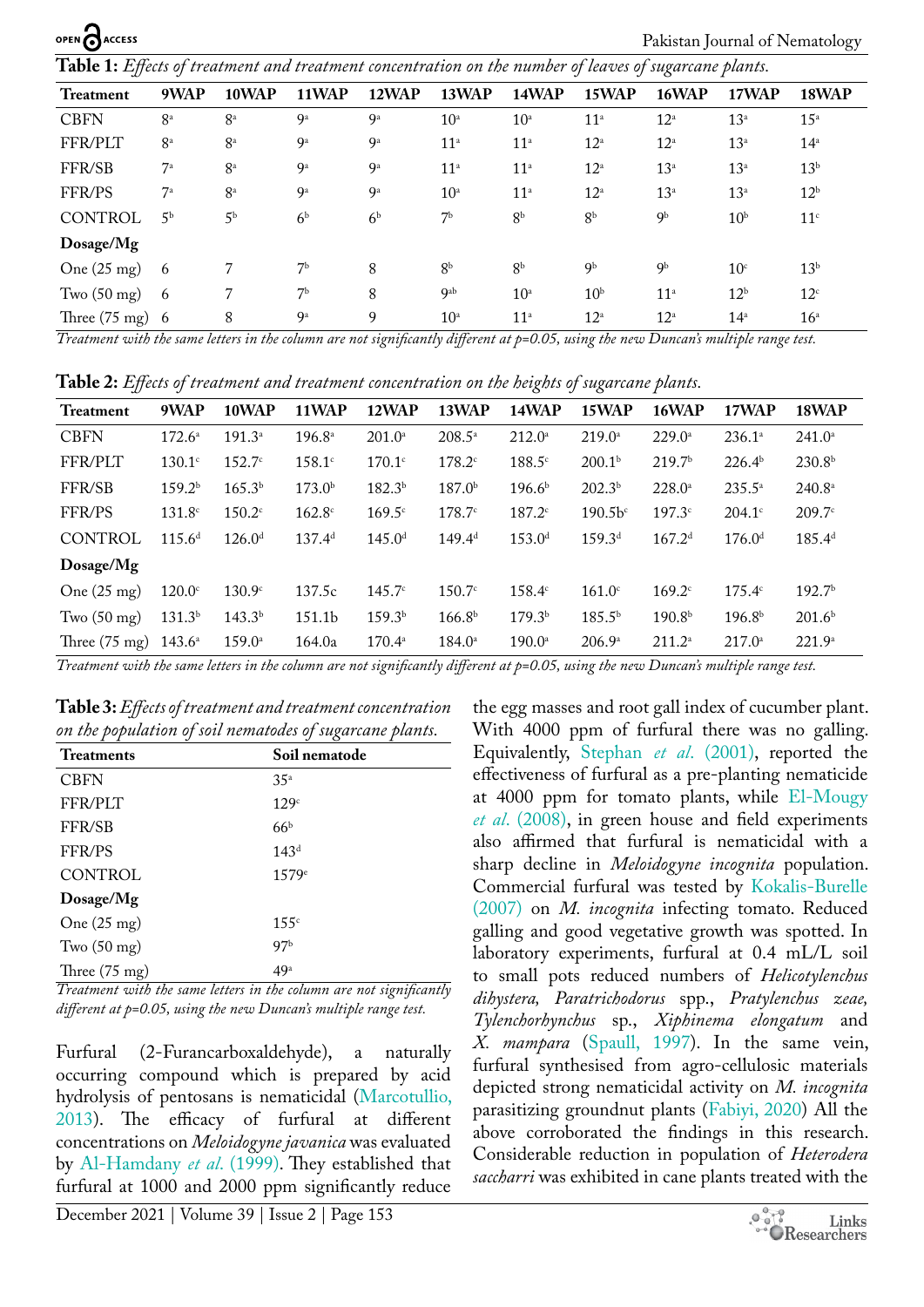highest concentration of furfural. A striking increase in height of sugarcane plants was recorded in treated plants, which translates to yield increase.

# **Conclusions and Recommendations**

Furfural can be exploited in place of the toxic synthetic nematicides in the curb of cyst nematode parasitizing cane plants. The dissimilarities observed in the results may be due to the existence of impurities in the materials utilized for hydrolysis

# **Novelty Statement**

This is the first report on the application of furfural in the control of *Heterodera saccharri* on sugarcane plants in Nigeria.

# *Conflict of interest*

The authors have declared no conflict of interest.

# **References**

- <span id="page-3-14"></span>Al-Hamdany M.A., Al-Noaimi H.N., Aboud H.M., and Salih H.M., 1999. Use of furfural for control of the root-knot nematode *Meloidogyne javanica* on cucumber and eggplant under greenhouse conditions. Arab. J. Plant Prot., 17(2): 84-87.
- <span id="page-3-12"></span>Ali, S., Fiyyaz, A.C., Najia, I. and Kiran, A., 2002. Effect of chemical treatment on the production of furfural and active carbon from rice husk. Int. J. Agric. Biol., 1: 23-25.
- <span id="page-3-7"></span>Berry, S., Spaull, V.W. and Cadet, P., 2007. Impact of harvesting practices on nematode communities and yield of sugarcane. Crop Prot., 26(8): 1239-1250. [https://doi.org/10.1016/j.](https://doi.org/10.1016/j.cropro.2006.10.022) [cropro.2006.10.022](https://doi.org/10.1016/j.cropro.2006.10.022)
- <span id="page-3-1"></span>Bogden, A.V., 2007. *Tropical pasture and fodder plants (tropical agriculture)* Longman group (Far East), Limited. ISBN 978-0582466760.
- <span id="page-3-8"></span>Bridge, J. and Starr, J., 2007. Plant nematodes of agricultural importance Manson, London. <https://doi.org/10.1201/b15142>
- <span id="page-3-0"></span>Chengarayan, K. and Gallo-Meagher, M., 2001. Effect of various growth regulation of sugarcane. *In vitro* Cell Dev. Biol., 37: 434-439. [https://](https://doi.org/10.1007/s11627-001-0076-0) [doi.org/10.1007/s11627-001-0076-0](https://doi.org/10.1007/s11627-001-0076-0)
- <span id="page-3-9"></span>Chitwood, D., 2003. Research on plant-parasitic nematode biology conducted by the United States Department of agriculture agricultural

research services. Pest Manage. Sci., 59: 748- 753.<https://doi.org/10.1002/ps.684>

- <span id="page-3-2"></span>Da Rosa, A., 2005. *Fundamentals of renewable energy processes.* Elsevier. ISBN 978-0-12-088510-7. pp. 501-502.
- <span id="page-3-10"></span>Donga, T.K. and Eklo, O.M., 2018. Environmental loads of pesticides used in conventional sugarcane production in Malawi. Crop Prot., 108: 71-77. [https://doi.org/10.1016/j.](https://doi.org/10.1016/j.cropro.2018.02.012) [cropro.2018.02.012](https://doi.org/10.1016/j.cropro.2018.02.012)
- <span id="page-3-15"></span>El-Mougy N.S., El-Gamal, N.G., Mohamed M.M.M., and Abdel-Kader, M.M., 2008. Furfural approaches as control measures against root rot and root-knot incidence of tomato under greenhouse and field conditions*.*  J. Plant Prot. Res., 48(1): 93-105. [https://doi.](https://doi.org/10.2478/v10045-008-0010-0) [org/10.2478/v10045-008-0010-0](https://doi.org/10.2478/v10045-008-0010-0)
- <span id="page-3-11"></span>Fabiyi, O.A. and Olatunji, G.A., 2021. Environmental sustainability: Bioactivity of *Leucaena leucocephala* leaves and pesticide residue analysis in tomato fruits. Acta Univ. Agric. Silvic. Mendel. Brun., 69(4): 473-480. <https://doi.org/10.11118/actaun.2021.042>
- <span id="page-3-13"></span>Fabiyi, O.A., 2019. Management of groundnut (*Arachis hypogea*) Root-knot nematode (*Meloidogyne incognita*): Effect of *Prosopis africana* Pods. Indian J. Nematol., 49(2): 214- 216.
- <span id="page-3-16"></span>Fabiyi, O.A., 2020. Growth and yield response of groundnut *Arachis hypogaea* (Linn.) under *Meloidogyne incognita* infection to furfural synthesized from agro-cellulosic materials. J. Trop. Agric., 58(2): 241-245.
- <span id="page-3-4"></span>Fabiyi, O.A., 2021a. Evaluation of plant materials as root-knot nematode (*Meloidogyne incognita*) suppressant in okro (*Abelmuscous esculentus*). Agric. Conspec. Sci., 86(1): 51-56.
- <span id="page-3-5"></span>Fabiyi, O.A., 2021b. Evaluation of nematicidal activity of *Terminalia glaucescens* fractions against *Meloidogyne incognita* on *Capsicum*  Chinense*.* J. Hortic. Res., 29(1): 67-74.
- <span id="page-3-6"></span>Fabiyi, O.A., 2021c. Sustainable management of *Meloidogyne incognita* infecting carrot: Green synthesis of silver nanoparticles with *Cnidoscolus aconitifolius*: (*Daucus carota*). Vegetos, 34(2): 277-285. [https://doi.org/10.1007/s42535-021-](https://doi.org/10.1007/s42535-021-00216-y) [00216-y](https://doi.org/10.1007/s42535-021-00216-y)
- <span id="page-3-3"></span>Fabiyi, O.A., Atolani, O., and Olatunji, G.A., 2020. Toxicity Effect of *Eucalyptus globulus* to *Pratylenchus* spp. of *Zea mays.* Sarhad J. Agric., 36(4): 1244-1253. [https://doi.org/10.17582/](https://doi.org/10.17582/journal.sja/2020/36.4.1244.1253)